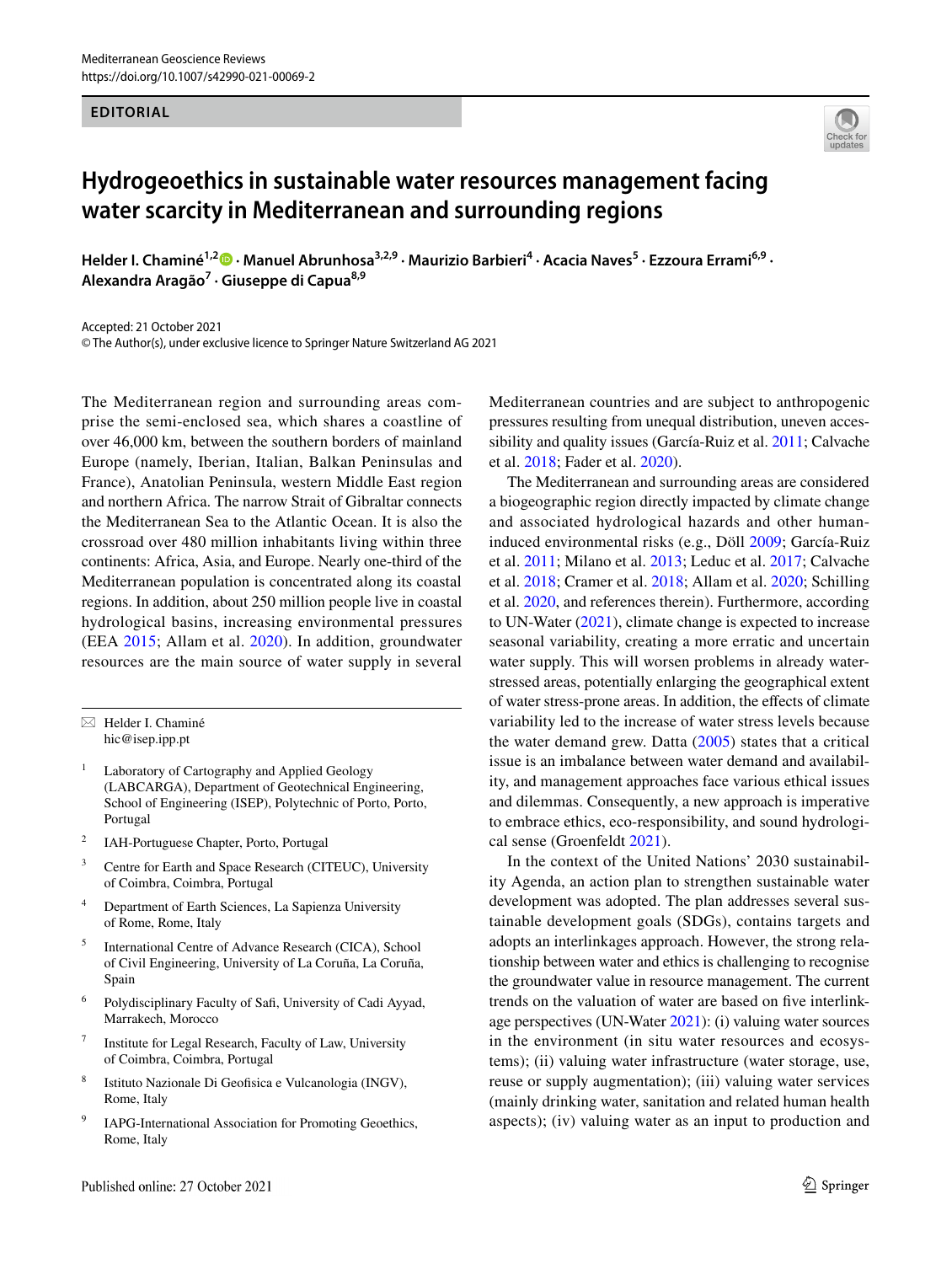socio-economic activity (food and agriculture, energy and industry, business and employment); (v) sociocultural values of water (recreational, cultural and spiritual attributes).

Currently, society demands a balanced groundwater footprint in sustainable resources management, eco-responsibility, and water ethics (e.g., Leopold [1990;](#page-3-4) Custodio [2000](#page-2-9); Llamas [2004;](#page-3-5) Datta [2005](#page-2-7); Llamas et al. [2009](#page-3-6); Groenfeldt and Schmidt [2013](#page-2-10); Ziegler and Groenfeldt [2017](#page-3-7); Groenfeldt [2019,](#page-2-11) [2021\)](#page-2-8). Therefore, protecting and valuing water is a shared societal responsibility (UN-Water [2021](#page-3-3)). In addition, the dissemination of geological information with the public shall be straightforward within a geoethical framework (Di Capua et al. [2021\)](#page-2-12). Thus, sustainable water resources management, water conservation and water services encompass technical-scientifc aspects and issues of social equity and intra- and intergenerational justice (Di Capua [2021](#page-2-13)). Hence, it is crucial to recall the powerful thought of Custodio [\(2021\)](#page-2-14): "ethics is not a guide with rules and recommendations for action but a set of supporting concepts and principles for human behaviour.". Because of that, water ethics depend on applying the precautionary and subsidiarity principles, as well as the understanding of the functioning and uncertainties of hydrological systems (Custodio [2021](#page-2-14); Stewart et al. [2021](#page-3-8)).

Hydrogeoethics is an emergent transdisciplinary feld in geosciences focused on ethical research and best practices related to responsible groundwater science and engineering, creating conditions for sustainable water resources management while respecting human needs and environmental dynamics (Abrunhosa et al. [2021\)](#page-2-15). Also, it is grounded on the principle of responsibility (Jonas [1976](#page-2-16), [1984](#page-2-17)), the ethical criterion that should guide any human action on socio-ecological systems (Peppoloni et al. [2019;](#page-3-9) Di Capua [2021](#page-2-13)). Moreover, like geoethics, it can be defned through the same characteristics (Peppoloni and Di Capua [2021a,](#page-3-10) [b](#page-3-11),[c](#page-3-12)): geoscience knowledge-based, contextualised in time and space, human agent-centric, and shaped as virtueethics. Currently, the boundary of geoethical analysis has expanded to include the global issues of modern societies, above all anthropogenic and environmental changes, which redefne the possibilities and expectations of human life on the planet (Peppoloni and Di Capua [2021b,](#page-3-11) [c\)](#page-3-12). Therefore, its studying objects are related to transdisciplinary felds in geosciences, anthropological and social sciences, dealing with the relationship between humans and the water cycle, including cultural, aesthetic, and historic traditions linked to water uses, legal frameworks, best practices and governance, groundwater management-society-policy interface (Di Capua [2021](#page-2-13)). Or, straightforwardly, as stated by Groenfeldt ([2019](#page-2-11)), "the ethical basis for our decisions about nature, development, and water is constantly evolving". On the other hand, Custodio ([2021\)](#page-2-14) points out an impressive thought interrelated between the water ethics and moral principles must be highlighted in the availability and the preservation of water resources to maintain a healthy relationship with nature, the environment and all components that affect society in terms of values and practices (e.g., economy, health, energy, land use, employment, quality of life, cultural, spiritual and religious values).

The themed issue on "Hydrogeoethics in Sustainable Water Resources Management Facing Water Scarcity in Mediterranean and Surrounding Regions" includes selected contributions in hydrogeology, urban groundwater, rural hydrogeology, groundwater harvesting agroecosystems, environmental law, water resources, and water-related research and practice. The published article set is an impressive coherent sample of further investigation frst presented mainly during the thematic sessions at the 1st Congress "Geoethics & Groundwater Management" that took place in Porto city (Portugal) in May 2020 (details in Abrunhosa et al. [2021\)](#page-2-15). The main scope of the then proposed thematic sessions was the debate on integrating all aspects of geoethics in sustainable groundwater management theory and practice. As a result, the emergent scientifc feld called hydrogeoethics is found soundly grounded in hydrogeology and geoethical principles and values, including the engineering, socio-economic, legal, environmental, arts, and cultural dimensions. It is also considering a shift in the centrality of liquid freshwater from its already highlighted 1% surface water, to 99% groundwater, as a leitmotif to give visibility to groundwater, which is currently mostly invisible (Abrunhosa et al. [2021](#page-2-15); Cherry [2021\)](#page-2-18). The special issue presents interesting studies in model regions underlining sustainable groundwater resources management and geoethical dimensions. The articles published in this volume also illustrate hydrological systems under climate crisis, environmental and societal pressure. The urgent need for an ethos for longterm environmental sustainability,socio- and eco-responsibility, to live following geoethical principles and values is emphasised.

The themed issue highlights key emerging research topics that reshape the current disciplinary boundaries in hydrogeology, groundwater science and engineering, environmental law, social sciences to support a balanced, sustainable water resources management under a geoethical perspective. This is one of the methods in hydrogeoethics. Additionally, it offers in-depth insights from comprehensive studies that address several SDGs and interrelated targets in the scope of the UN '2030 goals and beyond. Currently, society has become aware and more demanding in the environmental practices of water resources management and actions. In fact, the fundamental issue centred on water quality as a human right and, in a broader overview, as vital to all ecosystems and nature (e.g., Gleick [1998](#page-2-19); Falkenmark [2003](#page-2-20); Llamas and Martínez-Cortina [2009](#page-3-13); Groenfeldt and Schmidt [2013;](#page-2-10) Tortajada and Biswas [2017;](#page-3-14) Gleeson et al. [2020](#page-2-21)).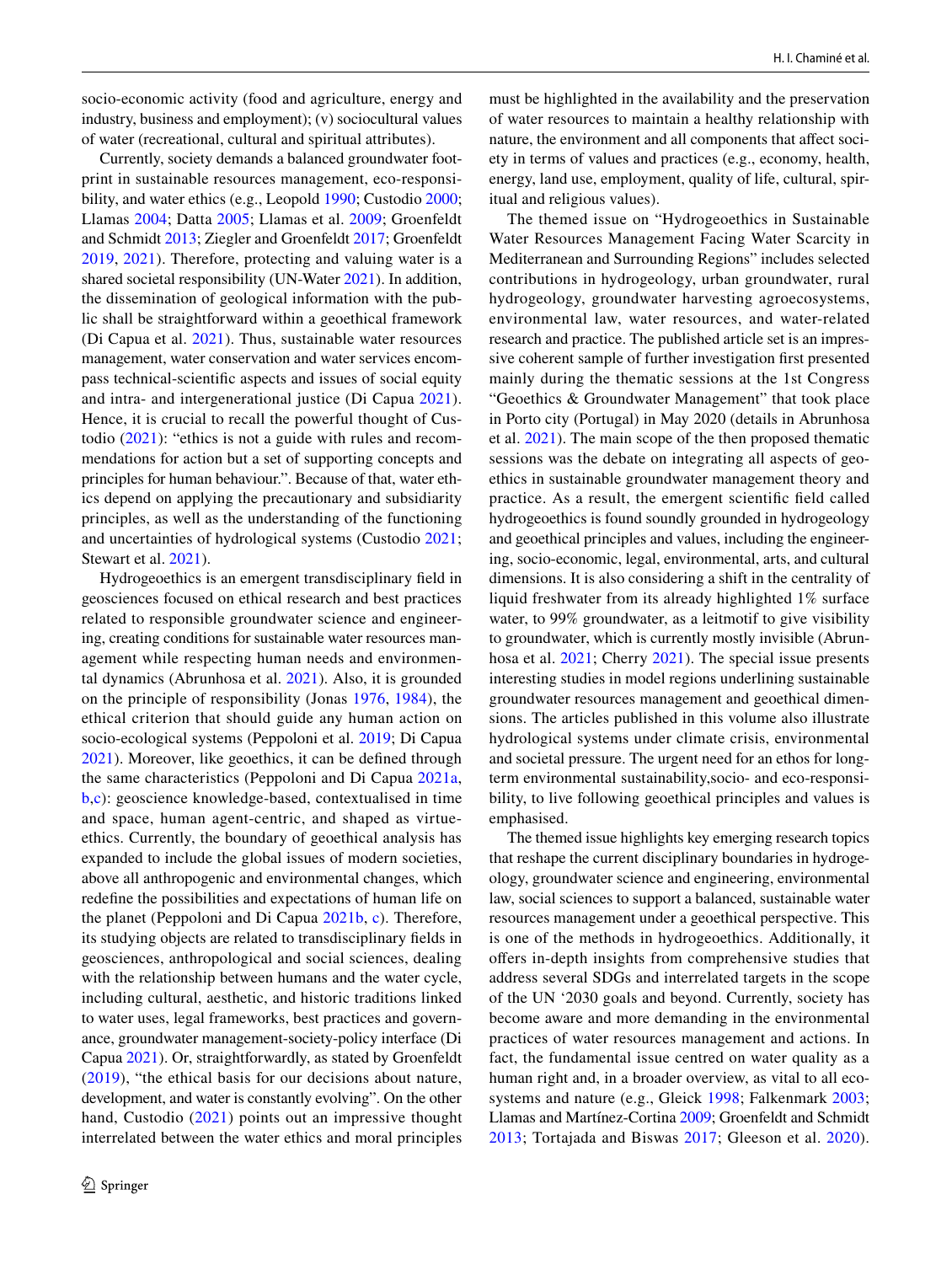Thus, nature-based solutions for water are water management strategies inspired and supported by nature and mimic natural processes (Kabisch et al. [2017;](#page-3-15) UN-Water [2018](#page-3-16)). According to Ribeiro [\(2021](#page-3-17)), "to live in an ethically responsible society, we need to modify water planning and management in order to achieve fairer access to drinking water, as well as providing efective social responses to public health concerns without jeopardising ecosystems.". Furthermore, the design with natural solutions is a keen example of synergy between human beings and the Earth and environmental systems. Last but not least, hydrogeoethics addresses a conceptual and practical framework for a reliable peoplecentric approach in dialogue with ecocentric perspectives, underlining the connectivity, interlinkages, and interdependency of groundwater resources management, water conservation, environment, social and cultural activities.

**Acknowledgements** The guest editors are grateful for the impressive support of the Editor-in-Chief, Professor Attila Çiner, at all the stages of preparing this themed issue. A word of appreciation for the enthusiastic support of the Managing Editor, Dr. Nabil Khélif and the Springer production team for their efforts in concluding this special issue. Thanks for all support and encouragement to the International Association for Promoting Geoethics, Secretary-General Dr. Silvia Peppoloni, and International Association of Hydrogeologists, Past President Professor António Chambel. Our thanks to the reviewers for their signifcant inputs during the peer-reviewing process to improve the overall quality of the manuscripts. The special issue gained remarkably from their critical feedback. Finally, our gratitude to all authors for their valuable and original contributions to strengthening the path linking groundwater science and geoethics on the common ground called hydrogeoethics.

## **References**

- <span id="page-2-15"></span>Abrunhosa M, Chambel A, Peppoloni S, Chaminé HI (2021) Preface—advances in geoethics and groundwater management: theory and practice for a sustainable development. In: Abrunhosa M, Chambel A, Peppoloni S, Chaminé HI (eds) Advances in geoethics and groundwater management: theory and practice for a sustainable development. Proceedings of the 1st congress on geoethics and groundwater management, Porto, Portugal 2020. Advances in science, technology & innovation series. Springer, Cham, pp xxi–xxvi
- <span id="page-2-1"></span>Allam A, Moussab R, Najema W, Bocquillon C (2020) Hydrological cycle, Mediterranean basins hydrology. In: Zribi M, Brocca L, Tramblay Y, Molle F (eds) Water resources in the Mediterranean region. Elsevier, Amsterdam, pp 1–21
- <span id="page-2-3"></span>Calvache ML, Duque C, Pulido-Velazquez D (eds) (2018) Groundwater and global change in the western Mediterranean area. Environmental earth sciences series, Springer, Cham
- <span id="page-2-18"></span>Cherry J (2021) Preamble. In: Abrunhosa M, Chambel A, Peppoloni S, Chaminé HI (eds) Advances in geoethics and groundwater management: theory and practice for a sustainable development. Proceedings of the 1st congress on geoethics and groundwater management, Porto, Portugal 2020. Advances in science, technology & innovation series. Springer, Cham, p xxix
- <span id="page-2-6"></span>Cramer W, Guiot J, Fader M, Garrabou J, Gattuso J-P, Iglésias A, Lange MA, Lionello P, Llasat MC, Paz S, Peñuelas J, Snoussi M, Toreti A, Tsimplis MN, Xoplaki E (2018) Climate change and interconnected risks to sustainable development in the Mediterranean. Nat Clim Change 8:972–980
- <span id="page-2-9"></span>Custodio E (2000) Some relevant ethical issues in relation to freshwater resources and groundwater. Bol Geol Min Madrid 111(6):121–130
- <span id="page-2-14"></span>Custodio E (2021) Ethical and moral issues relative to groundwater. In: Abrunhosa M, Chambel A, Peppoloni S, Chaminé HI (eds) Advances in geoethics and groundwater management: theory and practice for a sustainable development. Proceedings of the 1st congress on geoethics and groundwater management, Porto, Portugal 2020. Advances in science, technology & innovation series. Springer, Cham, pp 9–12
- <span id="page-2-7"></span>Datta PS (2005) Groundwater ethics for its sustainability. Curr Sci  $89(5):1–6$
- <span id="page-2-13"></span>Di Capua G (2021) Foreword. In: Abrunhosa M, Chambel A, Peppoloni S, Chaminé HI (eds) Advances in geoethics and groundwater management: theory and practice for a sustainable development. Proceedings of the 1st congress on geoethics and groundwater management, Porto, Portugal 2020. Advances in Science, technology & innovation series. Springer, Cham, pp xv–xvii
- <span id="page-2-12"></span>Di Capua G, Bobrowsky PT, Kiefer SW, Palinkas C (2021) Introduction: geoethics goes beyond the geoscience profession. In: Di Capua G, Bobrowsky PT, Kiefer SW, Palinkas C (eds) Geoethics: status and future perspectives, SP508. Geological Society, London, pp 1–11
- <span id="page-2-5"></span>Döll P (2009) Vulnerability to the impact of climate change on renewable groundwater resources: a global-scale assessment. Environ Res Lett 4:1–12
- <span id="page-2-0"></span>EEA—European Environment Agency (2015) Mediterranean sea region briefng—the European environment: state and outlook 2015. European Environment Agency. [https://www.eea.europa.eu/](https://www.eea.europa.eu/soer/2015/countries/mediterranean) [soer/2015/countries/mediterranean.](https://www.eea.europa.eu/soer/2015/countries/mediterranean) Accessed on September 2021
- <span id="page-2-4"></span>Fader M, Giupponi C, Burak S, Dakhlaoui H, Koutroulis A, Lange MA, Llasat MC, Pulido-Velazquez D, Sanz-Cobeña A (2020) Resources: water. In: Cramer W, Guiot J, Marini K (eds) Climate and environmental change in the Mediterranean basin: current situation and risks for the future. First Mediterranean assessment report, union for the Mediterranean, Plan Bleu, UNEP/MAP, Marseille, France, pp 181–236
- <span id="page-2-20"></span>Falkenmark M (2003) Water cycle and people: water for feeding humanity. Land Use Wat Resour Res 3:1–4
- <span id="page-2-2"></span>García-Ruiz JM, López-Moreno JI, Vicente-Serrano SM, Lasanta-Martínez T, Beguería S (2011) Mediterranean water resources in a global change scenario. Earth Sci Rev 105(3–4):121–139
- <span id="page-2-21"></span>Gleeson T, Wang-Erlandsson L, Porkka M, Zipper S, Jaramillo F, Gerten D, Fetzer I, Cornell S, Piemontese L, Gordon L, Rockström J, Oki T, Sivapalan M, Wada Y, Brauman K, Flörke M, Bierkens M, Lehner B, Keys P, Famiglietti J (2020) Illuminating water cycle modifcations and earth system resilience in the anthropocene. Water Resour Res 56(4).<https://doi.org/10.1029/2019WR024957>
- <span id="page-2-19"></span>Gleick PH (1998) The human right to water. Water Policy 1(5):487–503
- <span id="page-2-11"></span>Groenfeldt D (2019) Water ethics: a values approach to solving the water crisis, 2nd edn. Routledge, London
- <span id="page-2-8"></span>Groenfeldt D (2021) Ethical considerations in managing the hydrosphere: an overview of water ethics. In: Di Capua G, Bobrowsky PT, Kiefer SW, Palinkas C (eds) Geoethics: status and future perspectives, SP508. Geological Society, London, pp 201–212
- <span id="page-2-10"></span>Groenfeldt D, Schmidt JJ (2013) Ethics and water governance. Ecol Soc 18(1):14
- <span id="page-2-16"></span>Jonas H (1976) Responsibility today: the ethics of an endangered future. Soc Res 43(1):77–97
- <span id="page-2-17"></span>Jonas H (1984) The imperative of responsibility: in search of an ethics for the technological age. University of Chicago Press, Chicago